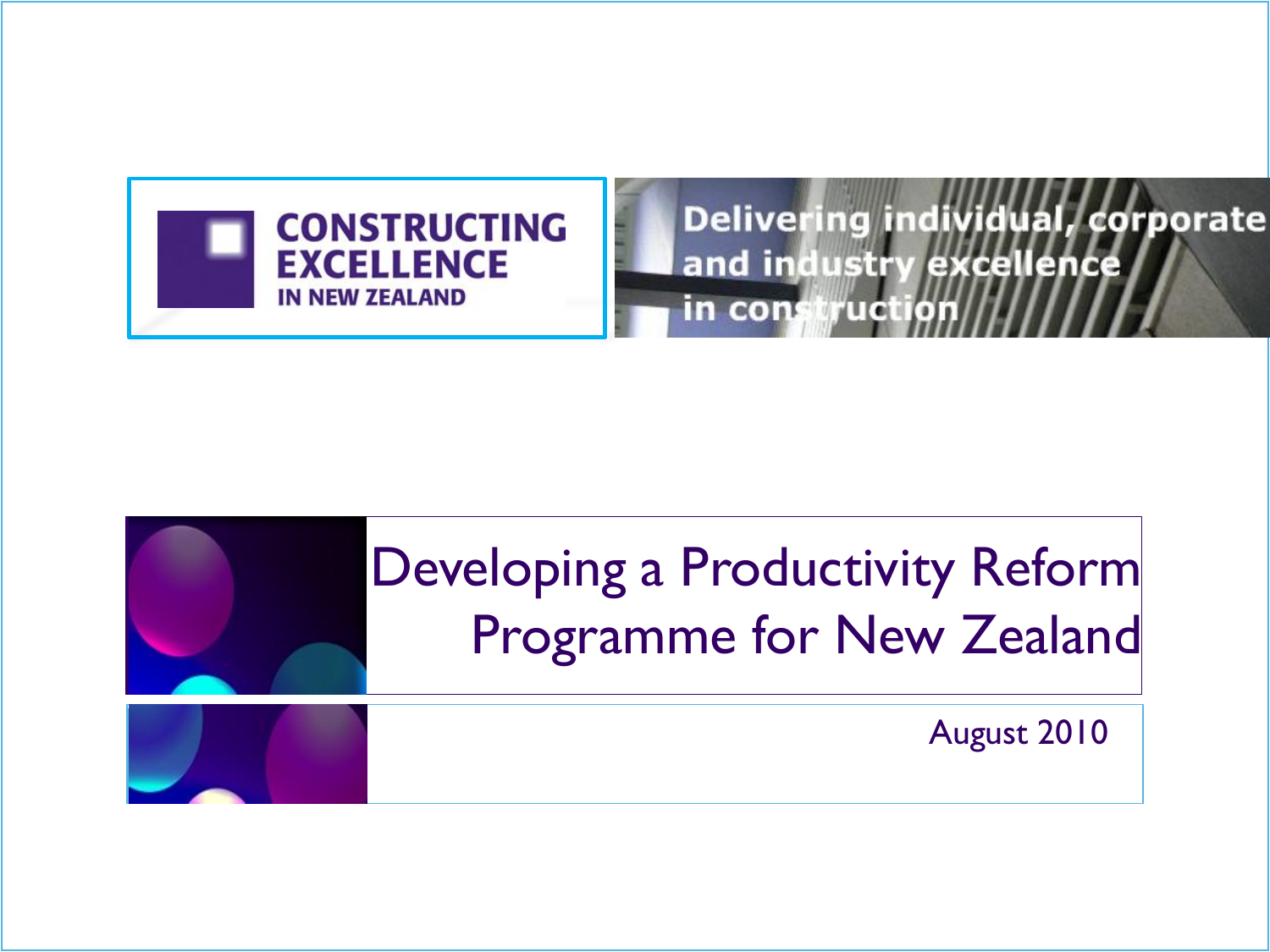# Methodology

#### **Test and validate countries for research potential**

- ▶ New Zealand
- Australia
- $\blacktriangleright$  UK
- ▶ Japan
- USA
- ▶ Sweden & Denmark

#### **Desk research**

- Previously published reports and research
- Existing measures of productivity
- Recommendations of construction productivity research
- Subsequent initiatives, regulation and outcomes
- **Review & recommendations**

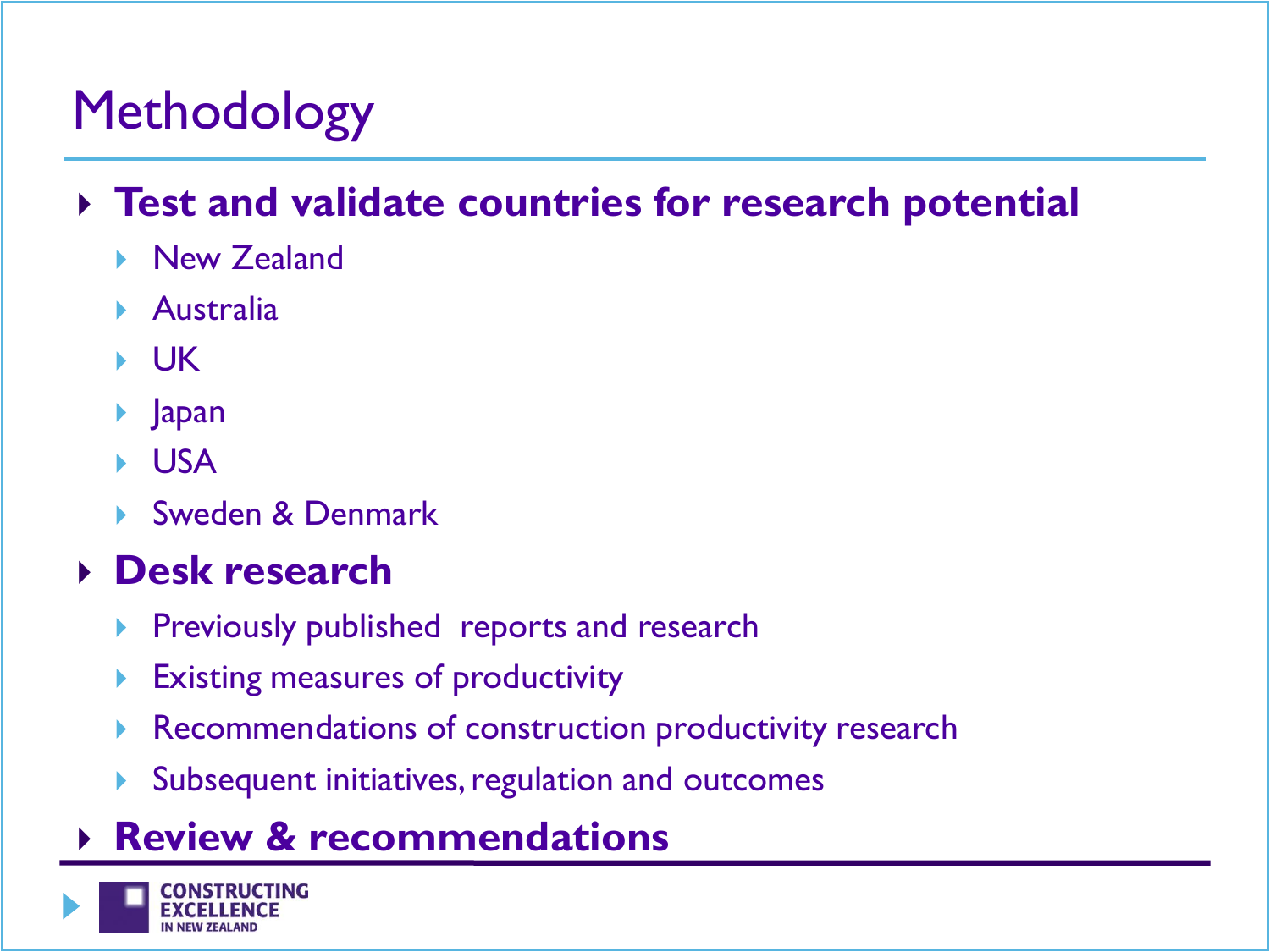### Implementation timeline



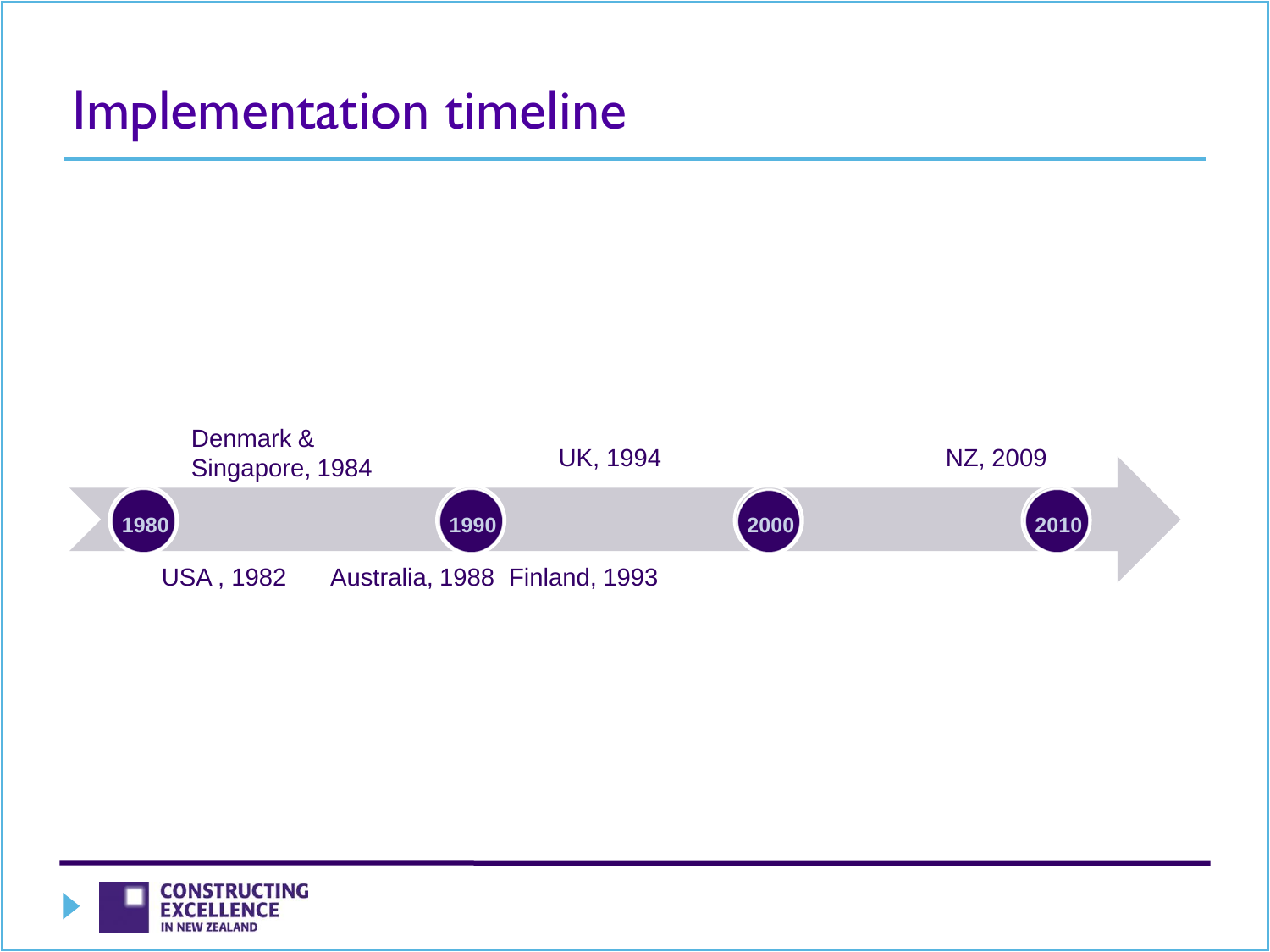# Report thesis



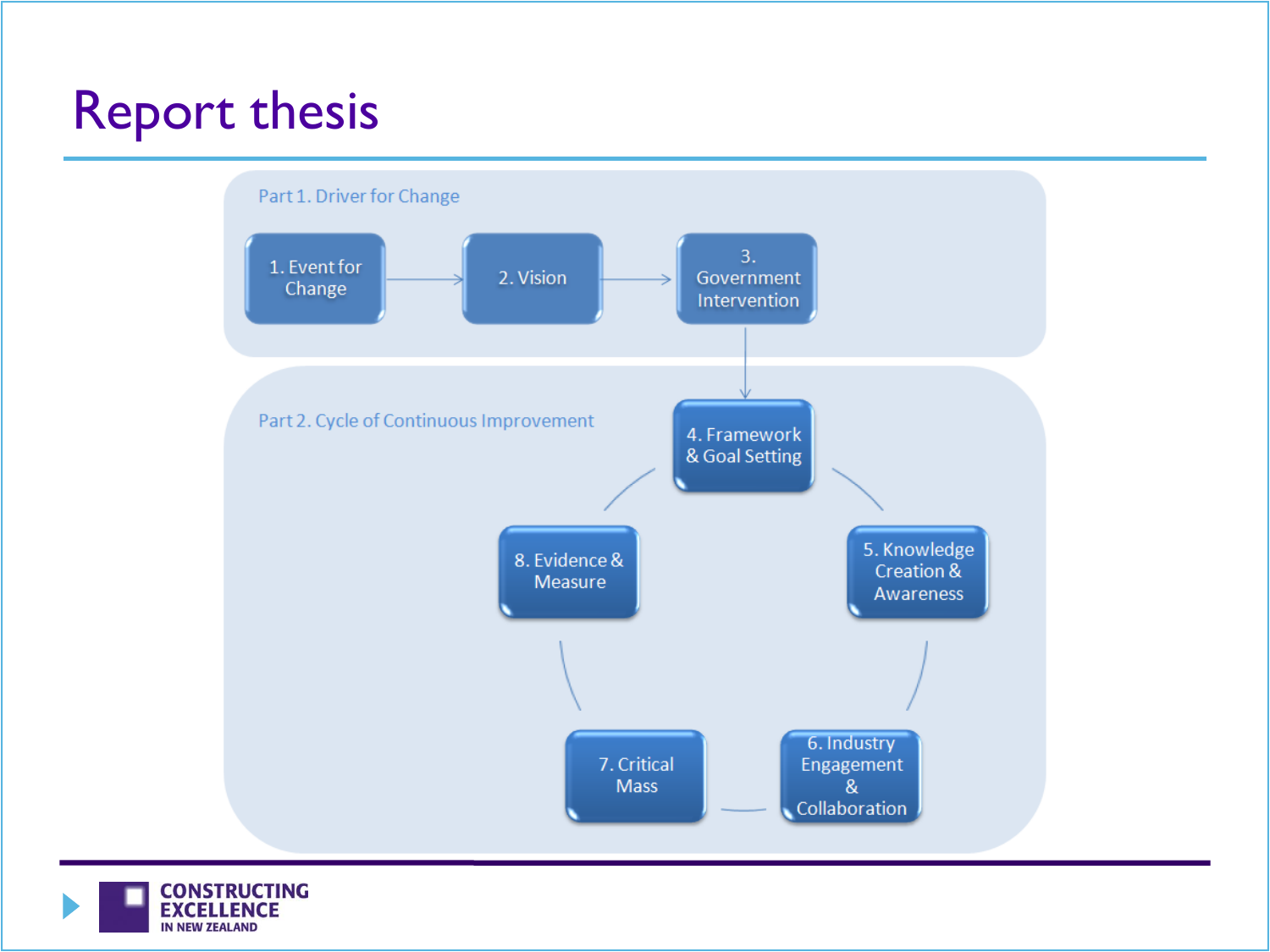# New Zealand

### **Driver:**

- **Political**
- Sector wide skills strategy
- Improved procurement methodologies

### **Actions:**

- Government and industry led
- Pathfinder programme
- Some measurement
- Embryonic learning & sharing
- Sustainability key

## **Results**:

- ▶ Too early to say
- Some examples of improved performance

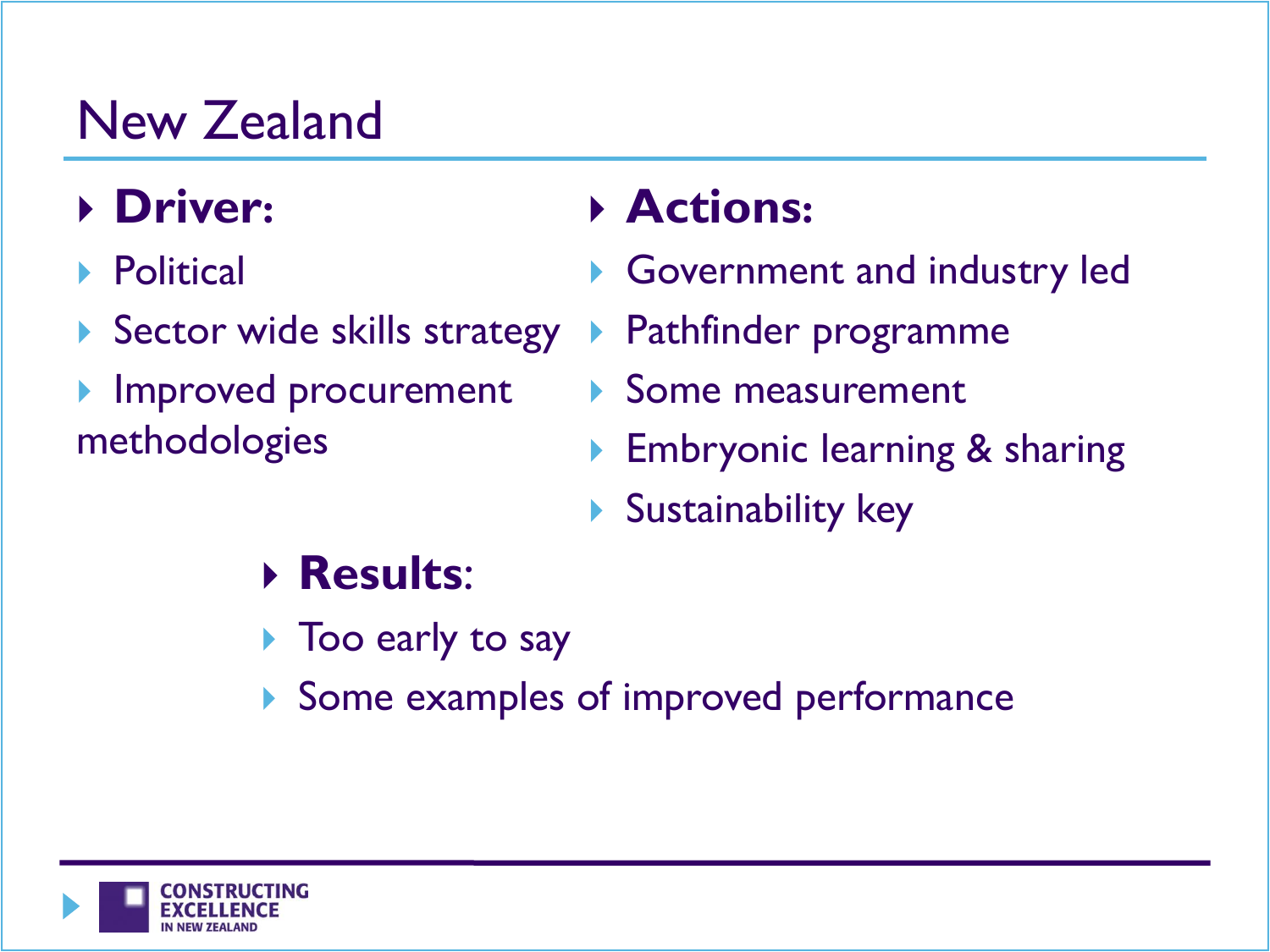## Productivity initiatives & relevant reports

- ▶ Productivity Taskforce
- ▶ Constructing Excellence
- CAE
- BRANZ
- $\triangleright$  CIC
- **NZ GBC**
- DBH, NZTA
- **Infrastructure Taskforce**
- MED
- ▶ Commerce Commission
- ▶ Rethinking Construction
- **▶ UK reports**
- ▶ Client Protocols
- ▶ Productivity Taskforce reports
- ▶ BRANZ reports
- Pathfinders
- ▶ NZTA procurement guide
- **Labour productivity index** used by DBH
- ▶ CC Gateway Process

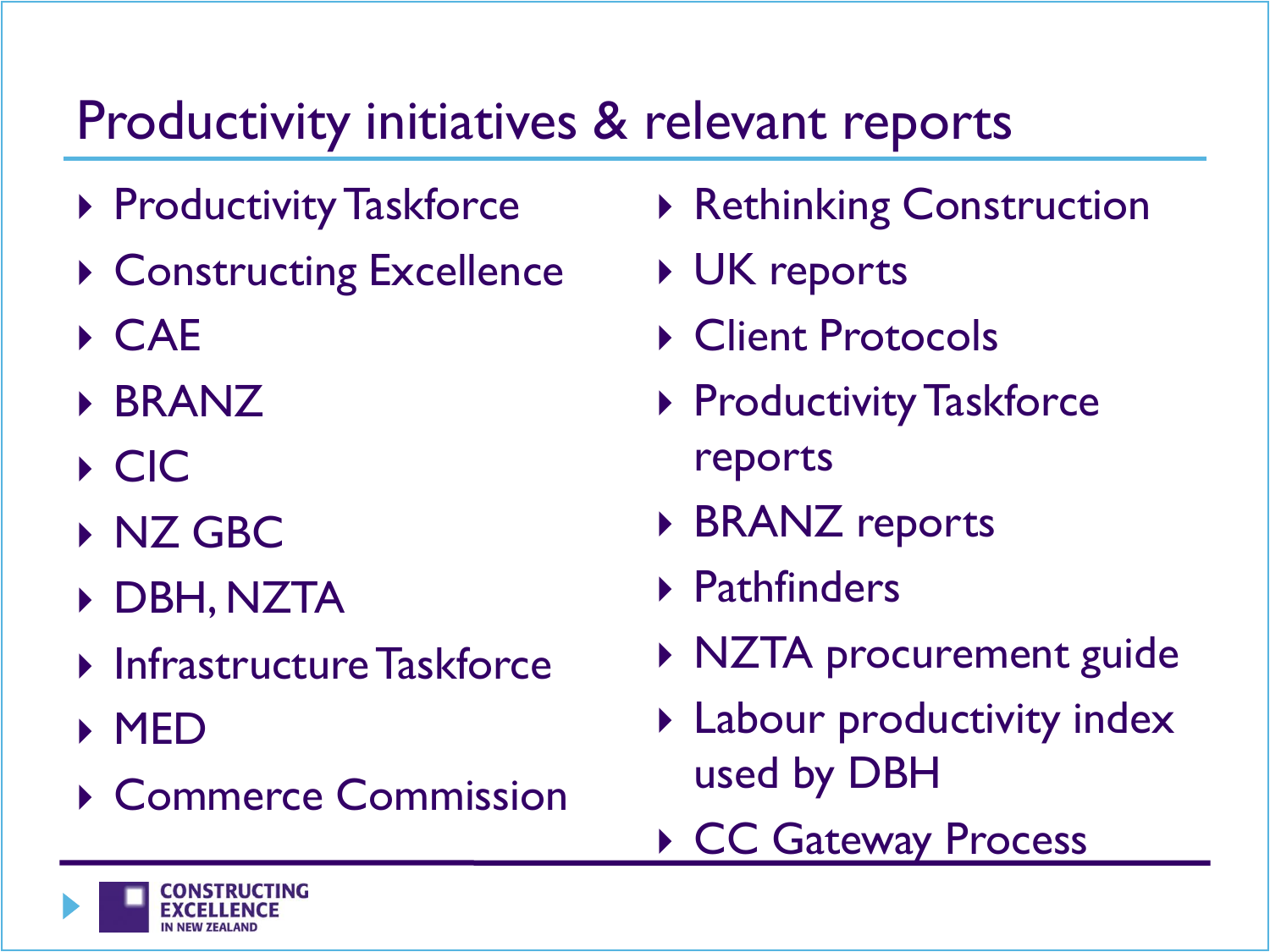## 12 Themes for Improvement